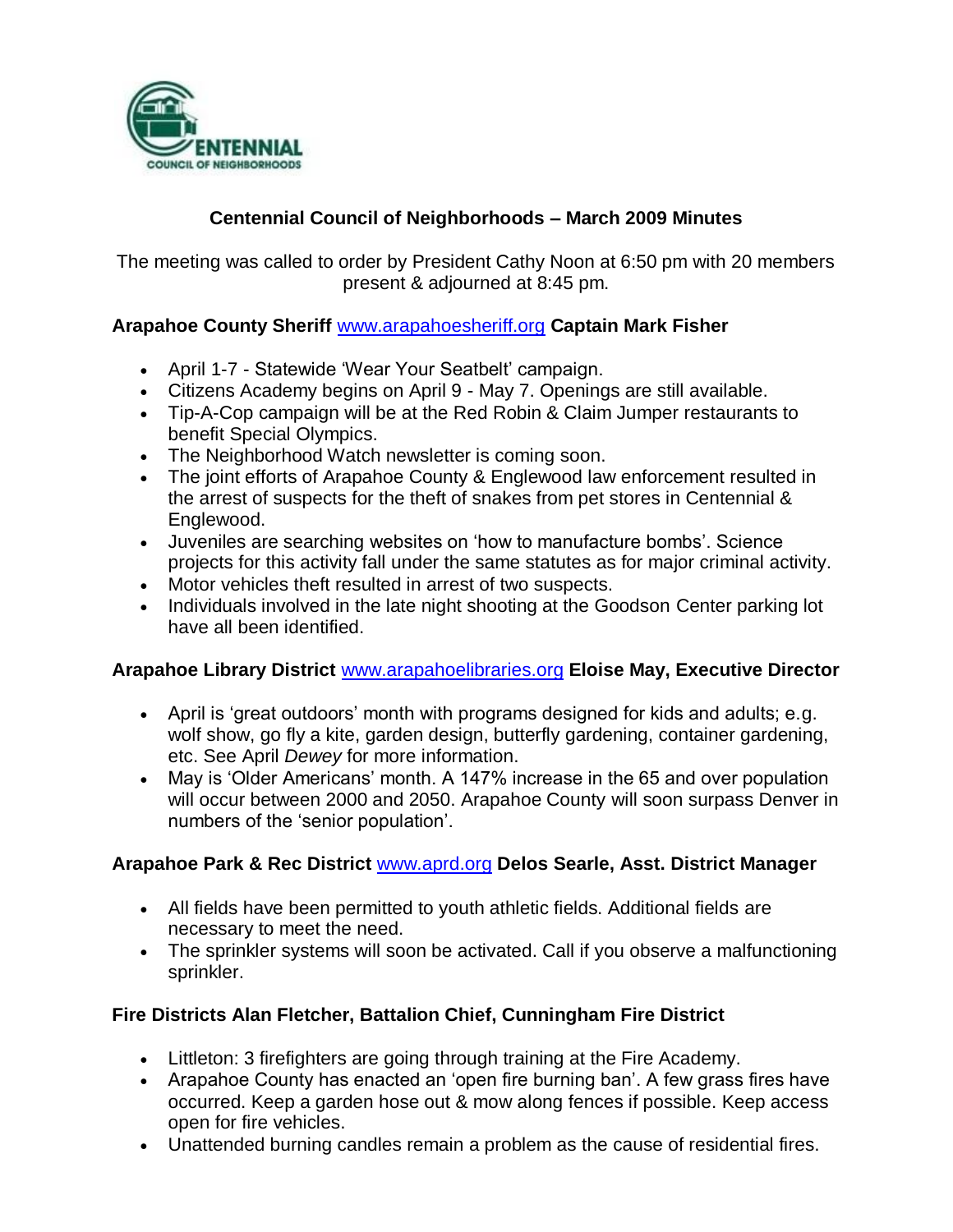- Youth Summit at Grandview High School on March 14 had over 400 attendees.
- Barbecue Safety: Propane tank needs to be secured to the barbecue. Use soap and water to check for leaks.
- Carbon monoxide: cfpd.org has information about detectors. Change batteries once a year.
- EMS open house at Station #3 on May 16, 10-1:00. There will be paramedic and ambulance demonstrations.
- [www.cfpd.org](http://www.cfpd.org/) [www.littletongov.org](http://www.littletongov.org/) [www.parkerfire.org](http://www.parkerfire.org/)  [www.southmetro.org](http://www.southmetro.org/)

#### **South Suburban Park & Rec District** [www.sspr.org](http://www.sspr.org/) **Jean Flynn Ray, Community Liaison**

- 50-cent Fridays: March 27, Batting Cage at Cornerstone Park, 4-8:00 pm, 5098 S. Windermere, 16 balls (50-cents), April 17, Range Balls (50-cents) at all courses, all day.
- March 28: Hunt for Eggs in the dark at the miniature golf course. 6 pm ages 4-10, 7 pm for ages 11+.
- April 13-17: South Suburban will celebrate Arbor Day
- April 18: Arbor Day at Gallup Park, 9:00 am-1:00 pm, a variety of activities for kids and adults, prizes.
- April 25 Rose Pruning Workshop, War Memorial Rose Garden, 5804 S. Bemis St., 8 am-12 noon, – a free rose bush will go to the first 50 people who attend. Bring pruning shears and alcohol to disinfect shears.
- May 2: Free Tennis Carnival, 10-12:00 at Holly Tennis Center, 6651 S. Krameria Way. Find out how fast your serve is with radar. Pre-register for this event on the website.
- Blood Screening: April 14 Lone Tree, April 15 Goodson, April 16 Buck, \$40, 18 years and over, 12-hour fast. 7:00-9:30 am. Results are mailed to your home.
- May 9: Highline Canal Run/Walk at deKoevend Park. Pre-register on website. The10K, a qualifier for the Boulder-Boulder, begins at 8:00 am and 5K at 9:00 am.
- April 4-12: 10% off all passes, punch cards and personal training packages.

## **City of Centennial** [www.centennialcolorado.com](http://www.centennialcolorado.com/) **Council Members Bosier, Gardner, McClellan, Weidman**

- March 30: Development Rewrite presentation, 6 pm. Joint meeting with Planning & Zoning & Council.
- Wayne Reed has located significant savings in the Land Use department.
- Working in coalition with Greenwood Village for funding to alleviate traffic problems at I-25 and Arapahoe Road.
- *Budget-in-Brief* document is available.
- Two meetings have been held re: Civic Center Park to gather citizen input for the open space. Plan is available online.
- Notification of dog license renewals was discussed.
- The *Centennial Connections* newsletter will arrive soon.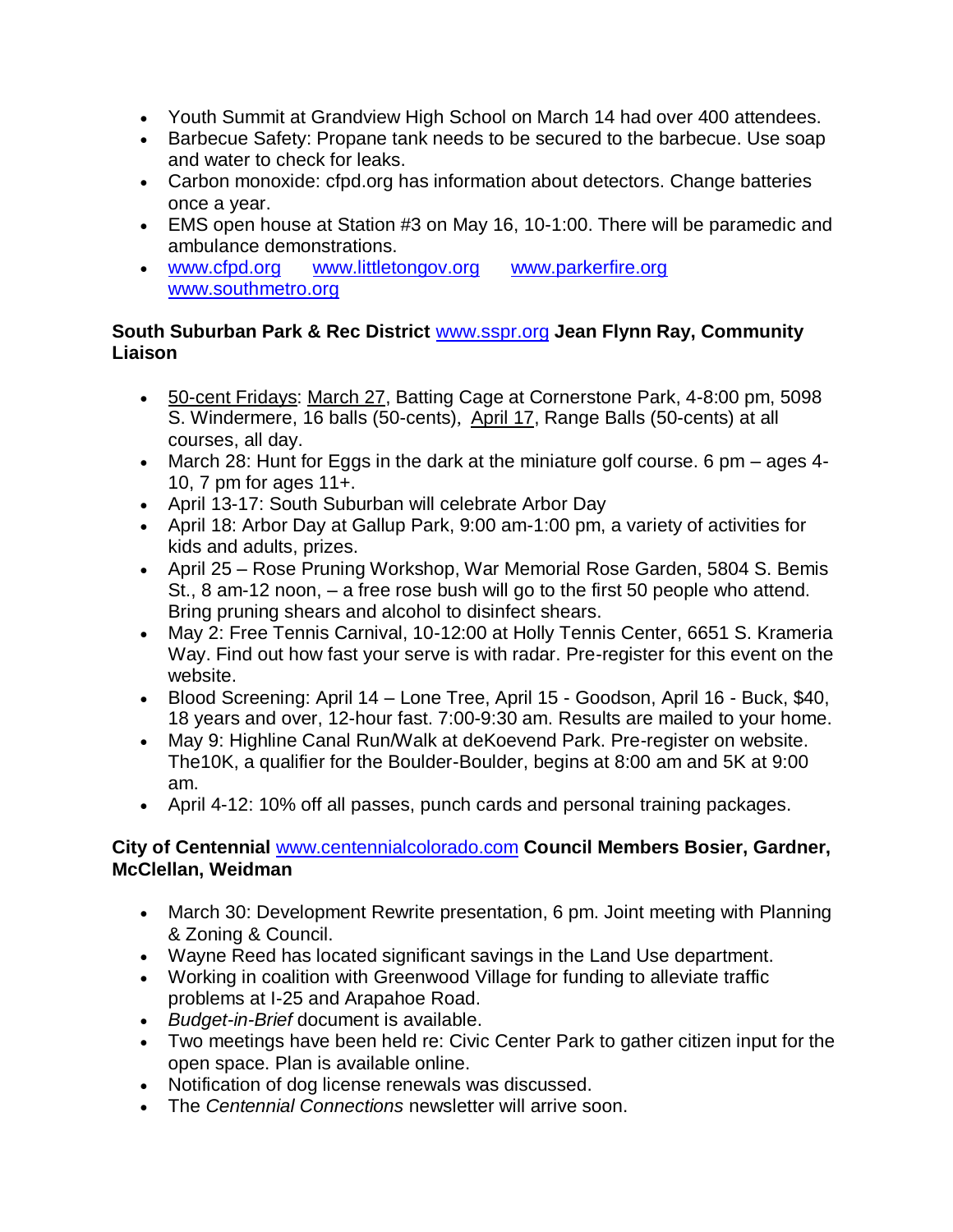## **Planning and Development Update Wayne Reed, Director**

- All Planning & Development services had been outsourced through 2007. Hundreds of thousands of dollars have been saved by moving this department inhouse. Accountability is a priority. Economic Development was moved to the City Managers Department, Use Tax collection was moved to Finance Department. The Divisions in the Planning & Development Department included the following accomplishments for 2008:
- Directors Dept.: Neighborhood Resource Guide, revised development fees; 2008 survey of local realtors on condition of local neighborhoods, completed Code Enforcement RFP, initiated customer service guidelines for all divisions.
- Long Range Planning: Central Centennial Boundary Plan Adoption; Parks, Open Space, Trails & Recreation Master Plan implementation; Southglenn Area Sub-Plan, and 2010 Census – local update of census address program.
- Planning Division: community workshops, code re-write project.
- Engineering Division: engineering issued 57 Right Of Way Permits and 28 traffic control permits, completed design of Tagawa Access Road, 2008 Roadway Rehabilitation Project; conducted 239 inspections.
- Building Division: Issued over 4,000 permits, issued 26 new commercial permits, building inspections increased, a 20% increase in collection of permit fees [\$2.2 million], new commercial valuations were up 263% from 2007, and conducted first homeowner workshop on building decks.
- Licensing Division: issued 3,572 Licenses and collected \$255,610 in fees, Use Tax collections increased by 145%, and issues permits for bus benches and shelters.
- Code Enforcement Division: 50% increase in cases for non-sign related violations; implemented right-of- way sign ordinance and policy and removed over 2,600 signs.
- 2009 Projects & Goals: customer service surveys, 2<sup>nd</sup> edition of the Neighborhood Resource Guide, survey of neighborhoods involving local realtors, public outreach brochures, Innoprise Tracking system , Southglenn Area plan, foreclosure analysis, Civic Center Park, Open Space Master Plan, Land Development Code Re-Write, community workshops, computerized field inspection, bus bench standards & long-term agreement RFP.
- Five Workshops are planned: Building Division deck workshop on May 19; Engineering - Transportation workshop on June 23 [how can you look at a project & address the impacts]; Code Enforcement workshop on August 25; Building Division - Basement finishes on September 19; Planning Division – Workshop on October 21.

# **Centennial Neighborhood Map Update Derek Stertz, Centennial GIS Technician**

- HOA data sets are being consolidated into one data base. Geographic Information Systems (GIS) is being used.
- Neighborhood maps were reviewed following the meeting with CenCON comments being noted.